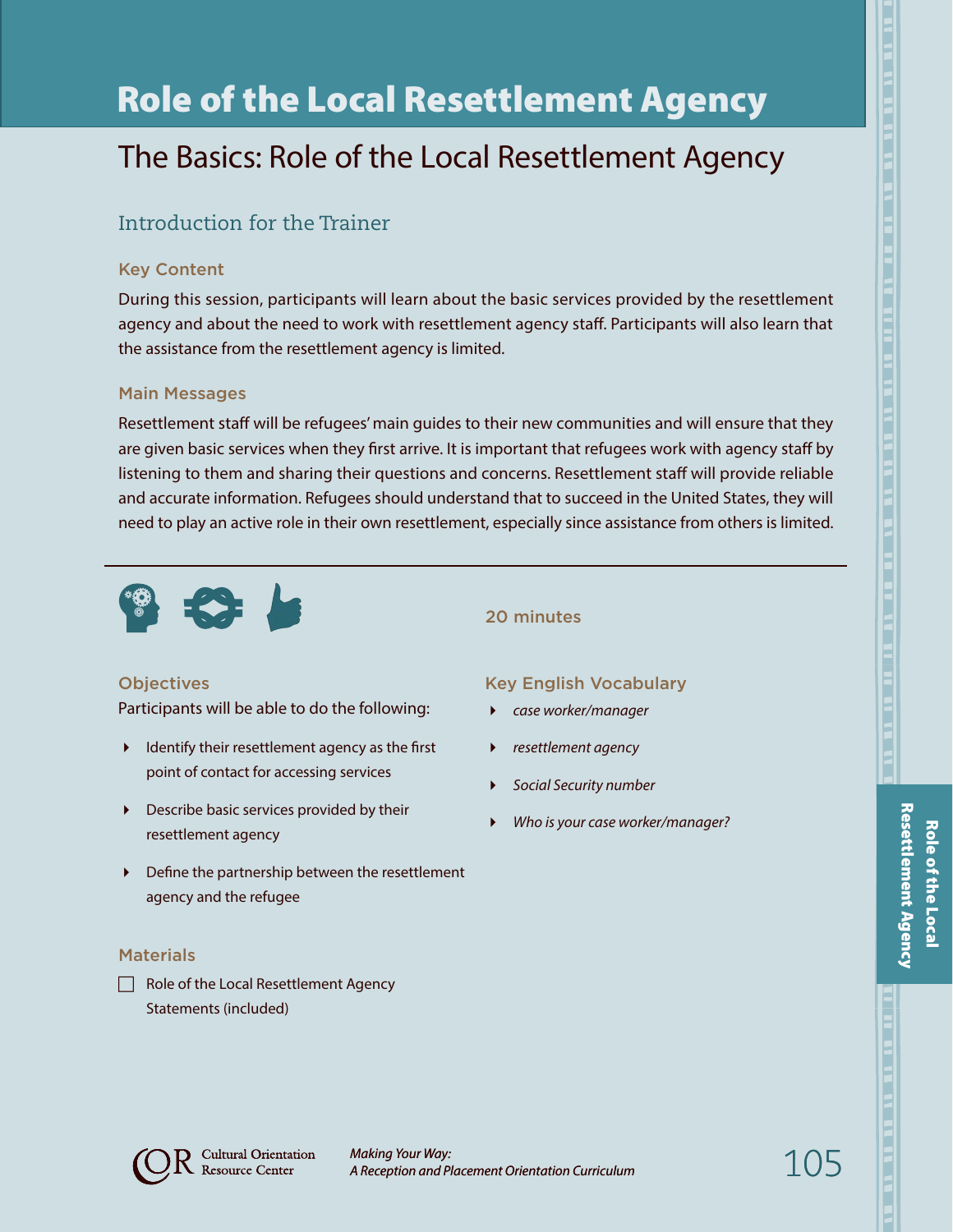### Note to Trainer

This session is best conducted in an empty training space or with furniture pushed to the side, so that there is space in the middle of the room for participants to stand in a circle. If this is not possible, try to push furniture toward the middle of the training space, or have participants stand around outside the furniture, along the edge of the training space.

## Session Preparation

Review the Role of the Local Resettlement Agency Statements. Add or edit statements to ensure that all information is accurate and reflects the role of the resettlement agency in your area.

Understand the way in which clients are supposed to contact their case worker/manager, according to the resettlement agency policies. Prepare to share this information with participants.

## Trainer's Introduction of Session to Participants

You will need to work in partnership with your resettlement agency. The services you receive will be for a limited time. During this session, we will talk about the basic things you need to know about the role of the resettlement agency.

### Introductory Exercise

*Briefly review the key English vocabulary for this plan by saying the first word aloud in English. Participants say the word to a partner, and then all together as a group. Continue in the same way with the rest of the words and the question. Throughout the session, emphasize the words as they come up and use the question whenever there is an opportunity. If there is time (8 to 10 minutes), use the unit vocabulary found at the end of this unit to help participants better understand key English vocabulary words.*

## Activity

Ask participants to stand in a circle. The trainer should stand in the circle with the participants. Tell participants that you will read a statement. If participants agree with the statement or think it is correct, they take one step into the circle. If participants disagree with the statement or think it is incorrect, they continue standing where they are.

Read the Role of the Local Resettlement Agency Statements one by one. Give participants time to decide if each statement is correct or incorrect, or if participants agree or disagree with the statement. Once participants have made their decision, ask them to talk about why they responded the way they did. Let participants know whether the statement is correct or incorrect. Then, before reading the next statement, ask participants who stepped into the middle of the circle to step back so all participants are back in the circle.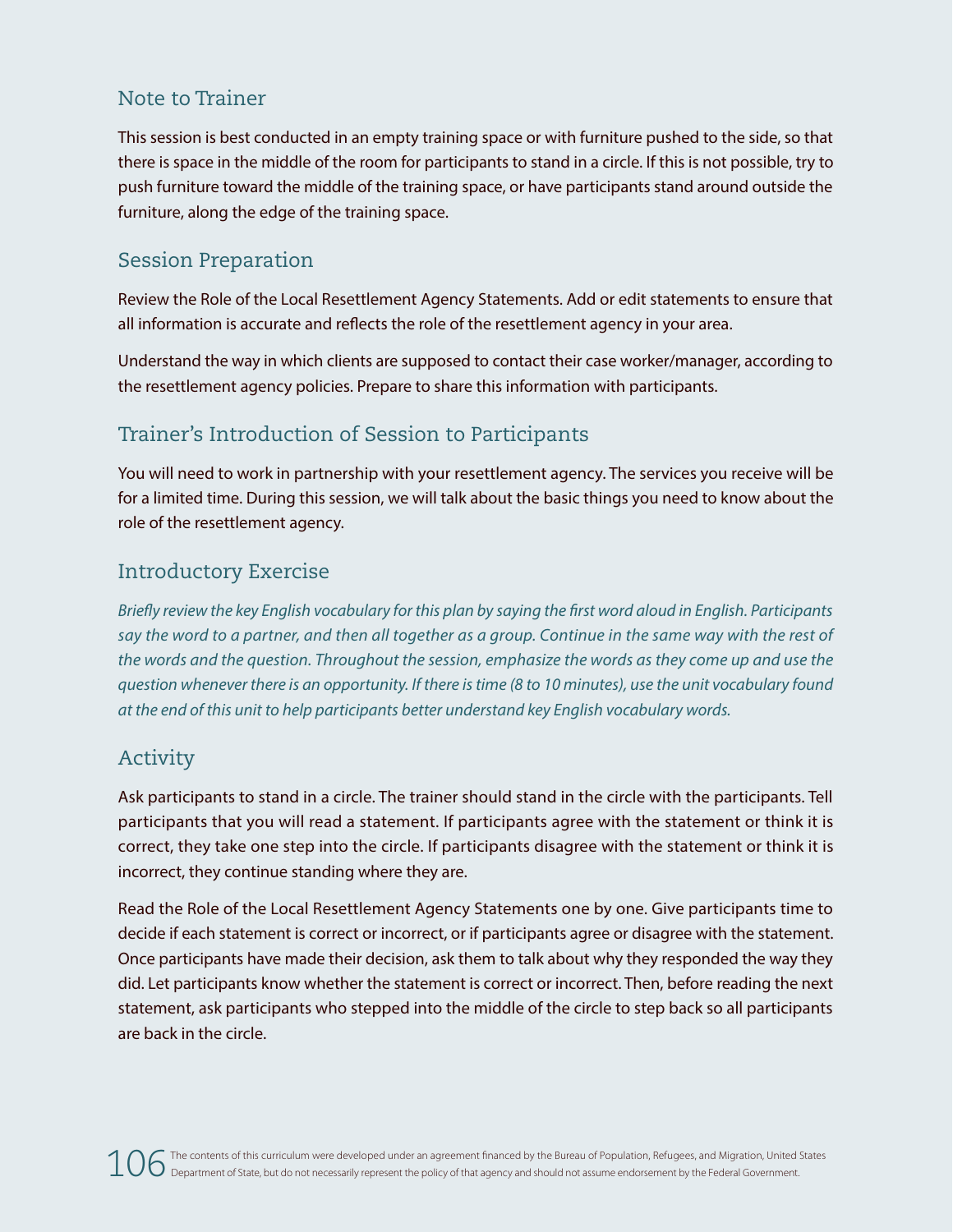When all of the statements have been read, ask participants to turn to a partner and tell that person how to contact her/his case worker/manager.

Tell participants that when they first arrive in the United States, their case worker/manager will be the one to get in touch with them. After a period of time, refugees will need to know when and how to make contact with the agency. Explain the basic process that refugees should follow when contacting agency staff, based on what you found out about the resettlement agency's policy during the session preparation.

Then debrief the session using the questions below.

### Debriefing Questions

- What are some of the basic services that your resettlement agency should provide?
- For how long will these services be provided to you?
- What is a partnership?
- Why do you think establishing a partnership with your resettlement agency is important?
- When you need to access basic services, who should you contact for assistance?
- When is it appropriate to contact your case worker/manager? How should you make contact?

#### *Working With Individuals or Very Small Groups*

When working with one to three participants, sit together in a group. Read the Role of the Local Resettlement Agency Statements to participants one by one. Participants can be asked to raise their hands or move an object (such as a pen, pebble, or piece of paper) forward to demonstrate their agreement with the statement.

## Variations and Considerations

Prepare a list with pictures of agency staff. When introducing the term *case worker/manager* during the introductory exercise, ask participants to identify and name their assigned case worker/manager.

If needed, use translated versions of the Role of the Local Resettlement Agency Statements.